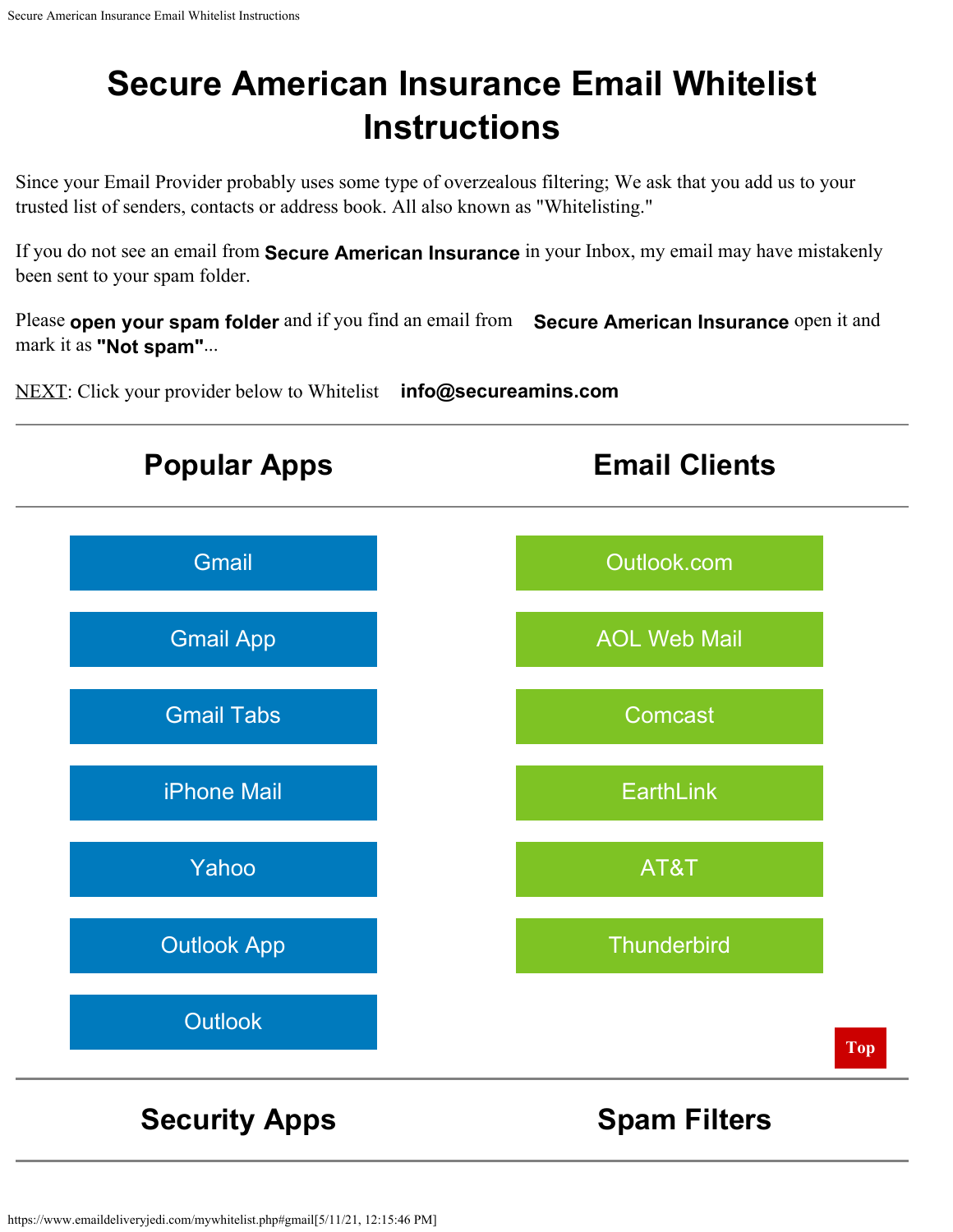

#### **Is your email client or spam filter not listed?**

If **Secure American Insurance** is being filtered, try adding **info@secureamins.com** to your Address Book or Contact list.

If messages continue to be sent to your junk folder contact your ISP or spam filter application support and ask how to whitelist **info@secureamins.com**

## <span id="page-1-0"></span>**Gmail**

### **At times, Gmail mistakenly sends emails you want, to the Spam folder...**

If you do not readily find an email from **Secure American Insurance**

Please check your **Gmail Spam Folder:**

To assure you continue to get emails you asked to receive, **Create a Filter**

- 1. If you find an email from **Secure American Insurance** in Gmail spam?
- 2. Open the email please.
- 3. Click 'Dots' button on the top right, to reveal your choices.

#### Click **Filter messages like this**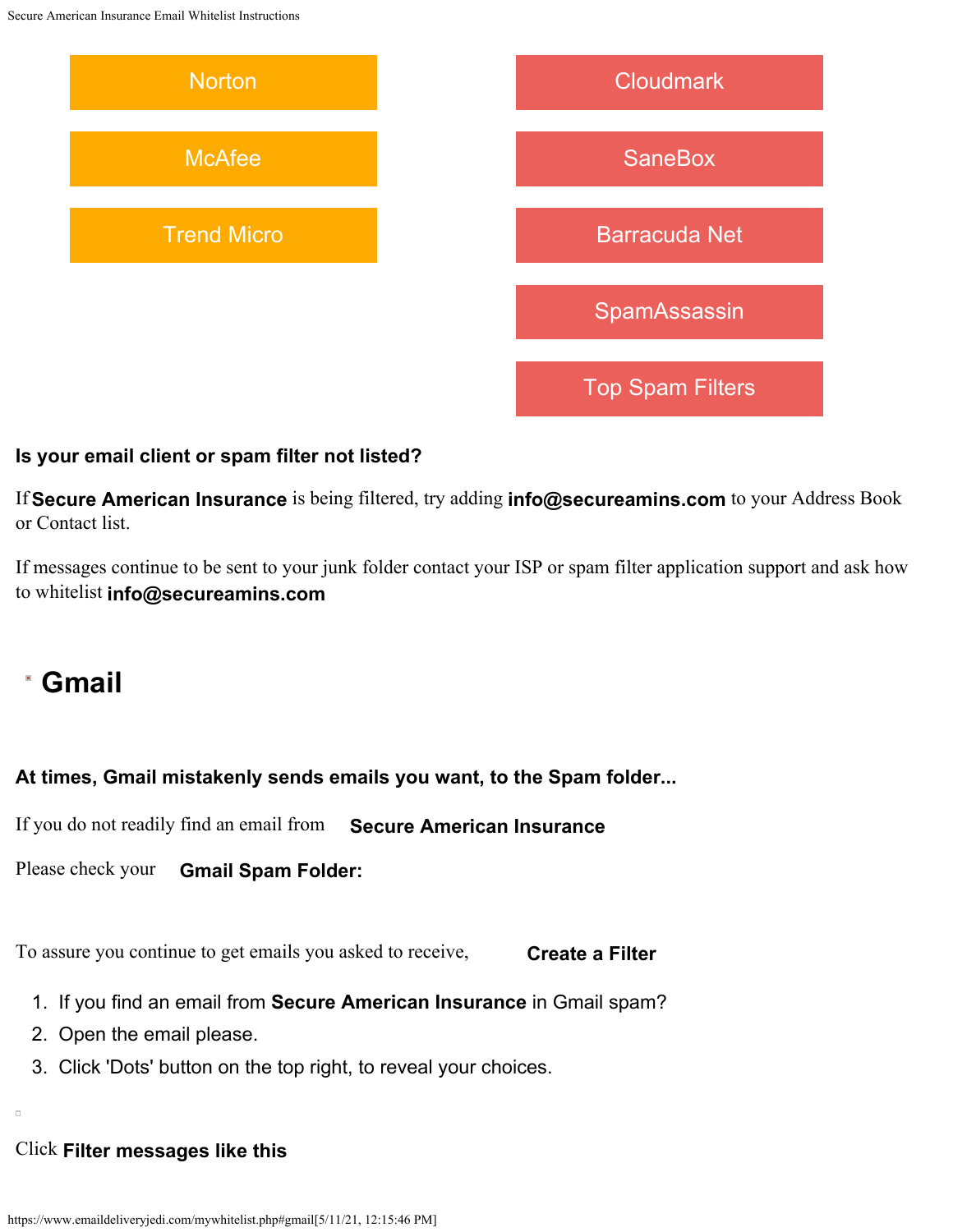| Reply                             |                        |
|-----------------------------------|------------------------|
| Forward                           |                        |
| Filter messages like this         |                        |
| Create filter<br>Click the button | to open your settings. |

From the next menu, please check these options

- $\mathbb I$  Never send it to Spam
- $\mathbf \Xi$  Always mark it as important
- ⊡ Also apply filter to matching conversations
- **□ Categorize as: Choose Category...**

Under the "Categorize as: Choose Category..."

- 1. Click the dropdown icon next to "Choose Category..."
- 2. Please select **Primary** in the next options menu.

| Choose Category |  |
|-----------------|--|
| Primary         |  |
| Social          |  |
| <b>Updates</b>  |  |
| Forums          |  |
|                 |  |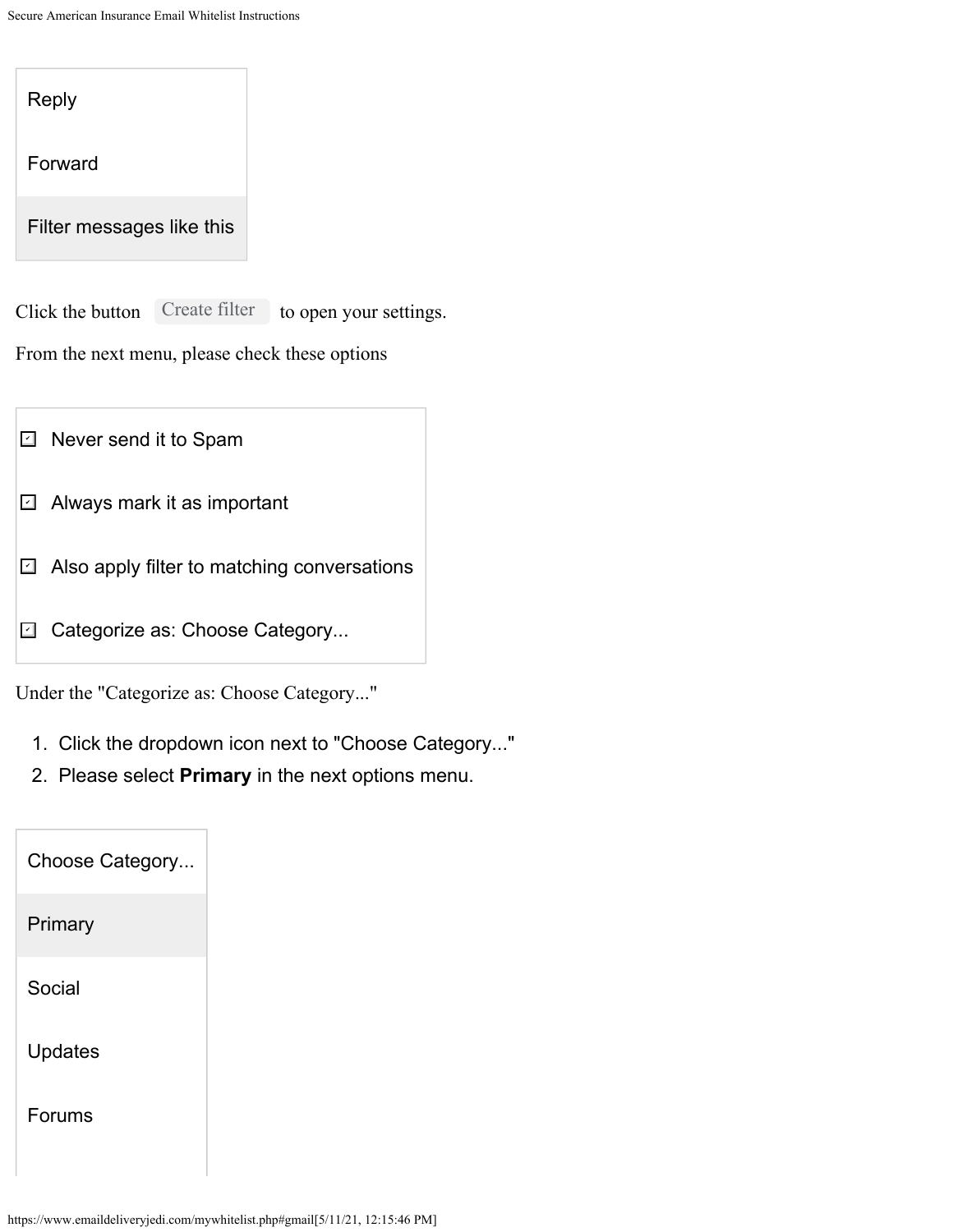**Promotions** 

Click the blue **Create filter** button, to save your settings

Now you will always see **Secure American Insurance** in your Primary Inbox tab!

Next, if the email remains open? Please mark the email as "Not spam"

- 1. If you see an email from **Secure American Insurance**: Open the email please.
- 2. Click the button on the alert, labeled Report Not spam



# <span id="page-3-0"></span>**Gmail Tabs**

- If you are using Gmail Tabs such as 'Promotions' please open your Promotions tab in Gmail.

- 1. If you find an email from **Secure American Insurance** in your Gmail Promotions tab:
- 2. Grab and drag my email to the Primary Inbox Tab.
- 3. After doing so, you will receive an alert like the one below at the top of your Gmail toolbar.

Conversation moved to Primary. Do this for future messages from info@secureamins.com?

Yes Undo

- 4. Click Yes in the black alert box at Gmail.
- 5. This way you will always see **Secure American Insurance** in your Primary Inbox tab...

### **Also you can create a filter...**

- 1. If you find an email from **Secure American Insurance** in your Gmail Promotions tab:
- 2. Open the email please.
- 3. Click the dots menu on the top left of the email.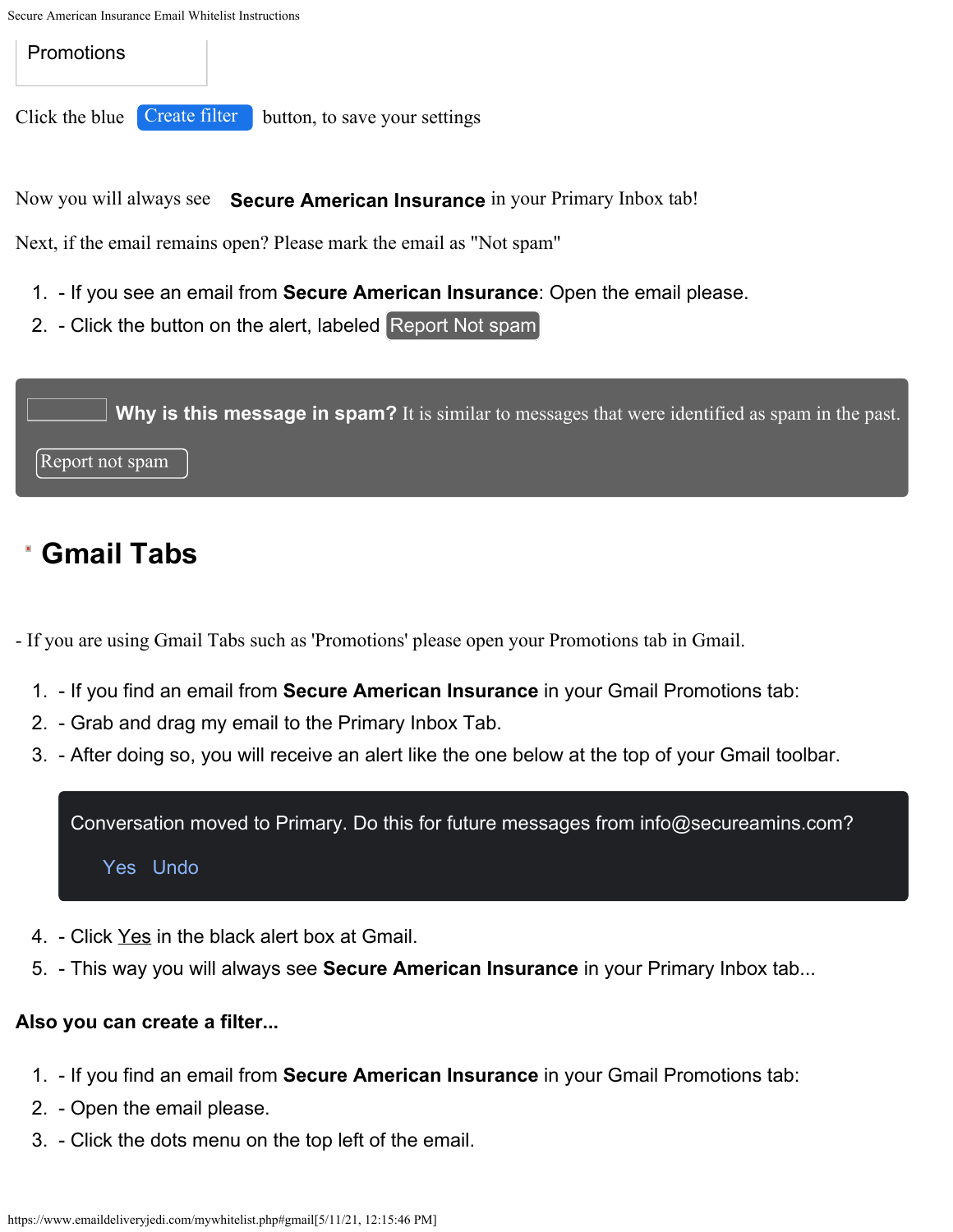$\alpha$ 

#### Click **Filter messages like this**.

Reply

Forward

Filter messages like this

Click the button Create filter to open your settings.

Please select **Primary** in the next options menu.

| Choose Category                 |                               |
|---------------------------------|-------------------------------|
| Primary                         |                               |
| Social                          |                               |
| <b>Updates</b>                  |                               |
| <b>Forums</b>                   |                               |
| Promotions                      |                               |
| Create filter<br>Click the blue | button, to save your settings |

Now you will always see **Secure American Insurance** in your Primary Inbox tab...

# <span id="page-4-0"></span>**Gmail Mobile App**

**If you are using the Gmail Mobile App on your mobile device, please open the app now**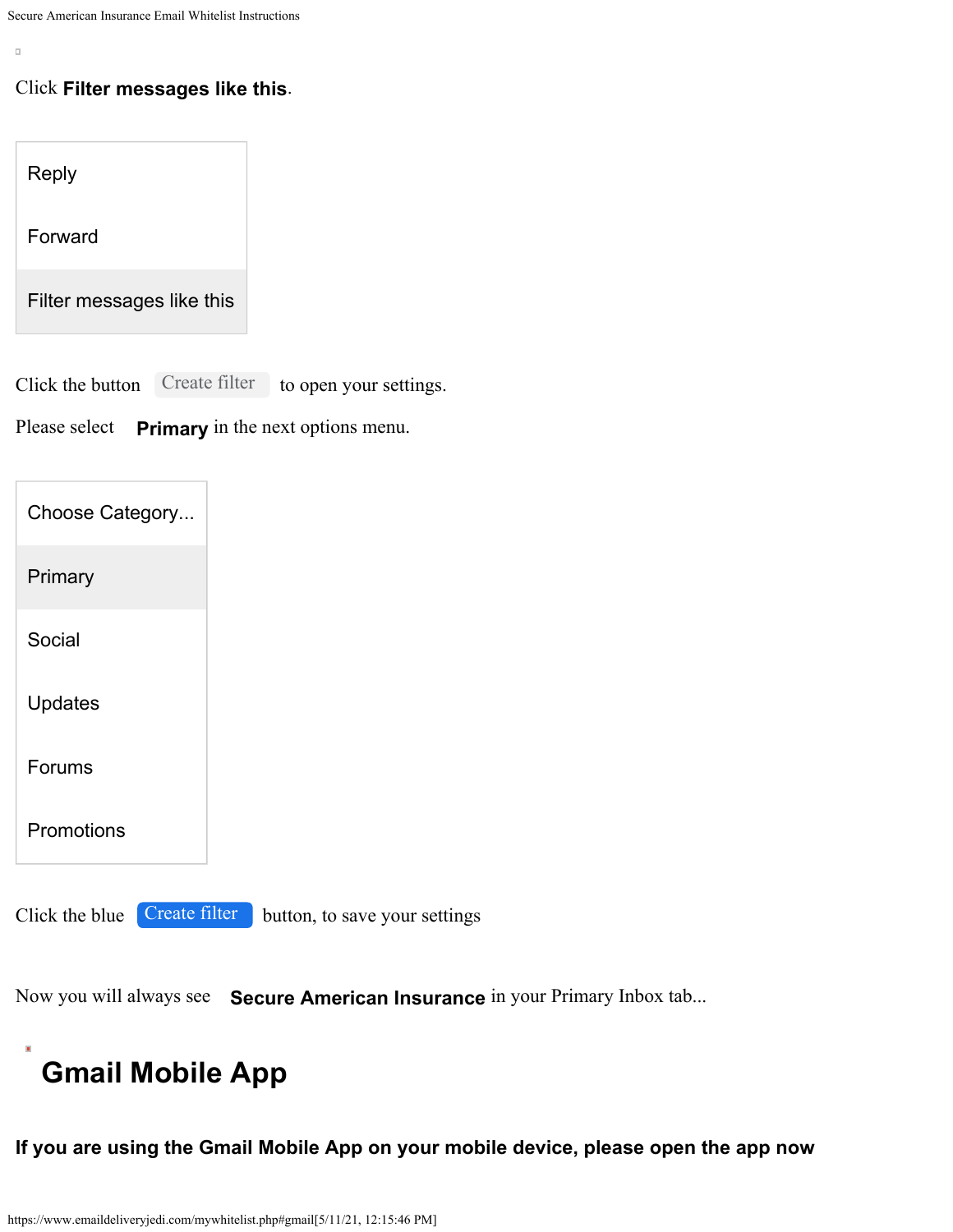Should you not readily see an email from **Secure American Insurance**, please check the Spam Folder:

Should an email from **Secure American Insurance appear mistakenly** sent to Gmail spam?

Please open the email and Tap the  $\Box$  icon.

Move to

Snooze

Change labels

Mark as not important

Select " **Change labels**..."

**Check the box** next to Inbox

Tap OK to save your settings

**Are you are using Gmail Tabs such as "Promotions"** please open your Promotions tab in Gmail.

- 1. When you find the email from **Secure American Insurance**
- 2. Tap the  $\Box$  menu icon top right.
- 3. Then select **Move to**.

Move to

Snooze

Change labels

4. Then select **Primary** from the list.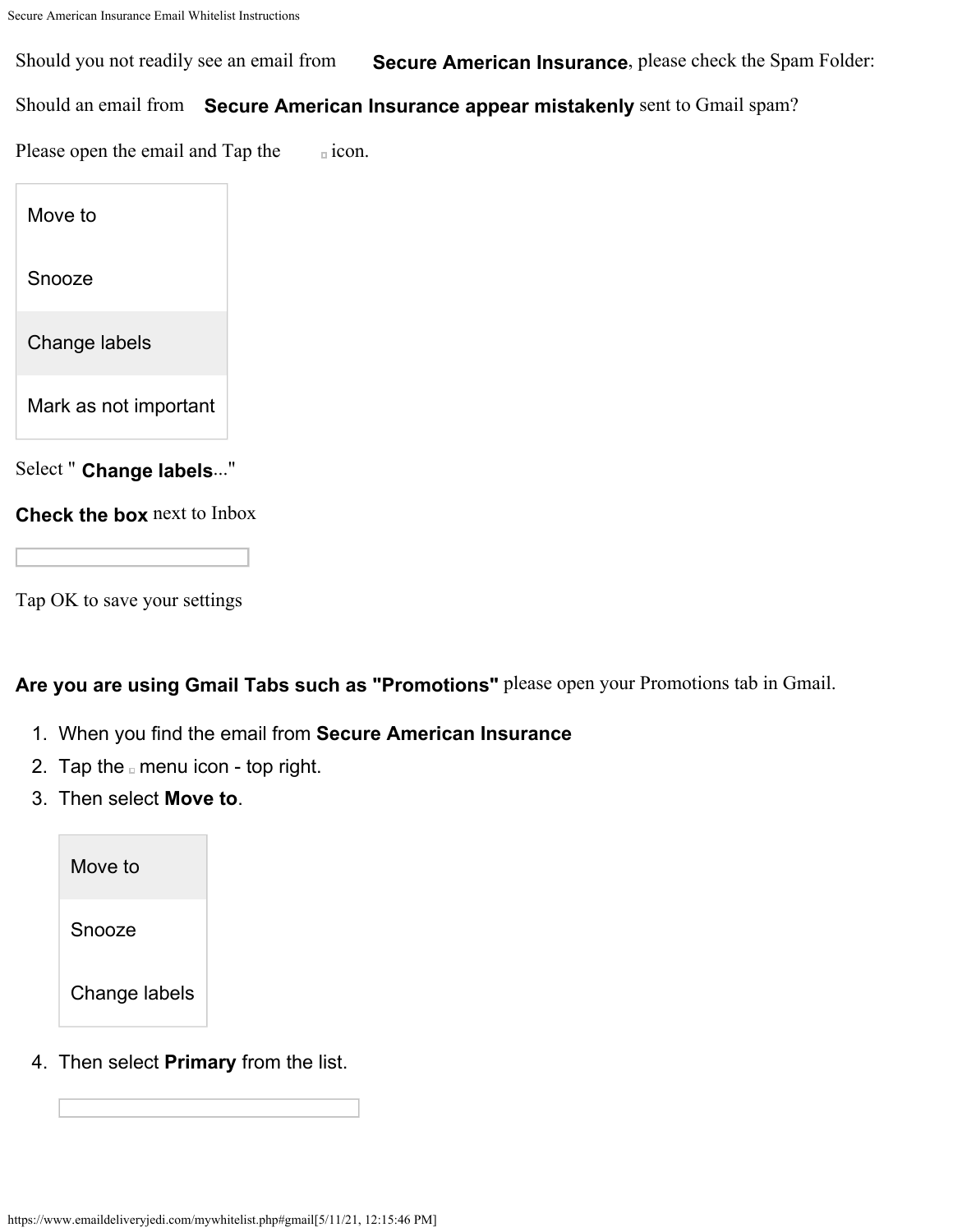This should help Gmail to know, you always want to see **Secure American Insurance** in your Primary Inbox tab...

## <span id="page-6-1"></span>**Yahoo! Mail**

#### **If you do not see an email from Secure American Insurance in your Inbox...**

Check your Spam Folder. If an email from **Secure American Insurance** is there?

- 1. Please open the email.
- 2. Next click the **Not Spam** button on the top toolbar.

To ensure delivery: Create a filter to automatically send email from **Secure American Insurance** to your Inbox.

- 1. Move your mouse over or tap the **Gear** icon in the top right navigation bar.
- 2. Select **Settings** from the list that drops down.
- 3. Choose **Filters** located on the left side of the page.
- 4. Click the **Add** button on the Filters page.
- 5. Create a name such as **Whitelist** in the **Filter name** field.
- 6. In the **From** field leave the default **contains** selected.
- 7. Enter our email address **info@secureamins.com** in the text box next to **Contains...**
- 8. Choose the destination folder to which you would like the message delivered. For example: Inbox.
- 9. Click or tap **Save...**
- 10. You will see in the next screen -Deliver to **Inbox** if From contains **Secure American Insurance**-
- 11. Click or tap **Save** on this screen.
- <span id="page-6-0"></span>12. - You will be returned to your Yahoo! Inbox.

## **iPhone Mail App**

### **iPhone Mail identifies most junk mail (spam) sent to your @icloud.com address or aliases, but it can mistakenly move email incorrectly to your Junk mail folder.**

Periodically check the Junk folder for email messages that were marked as junk mistakenly.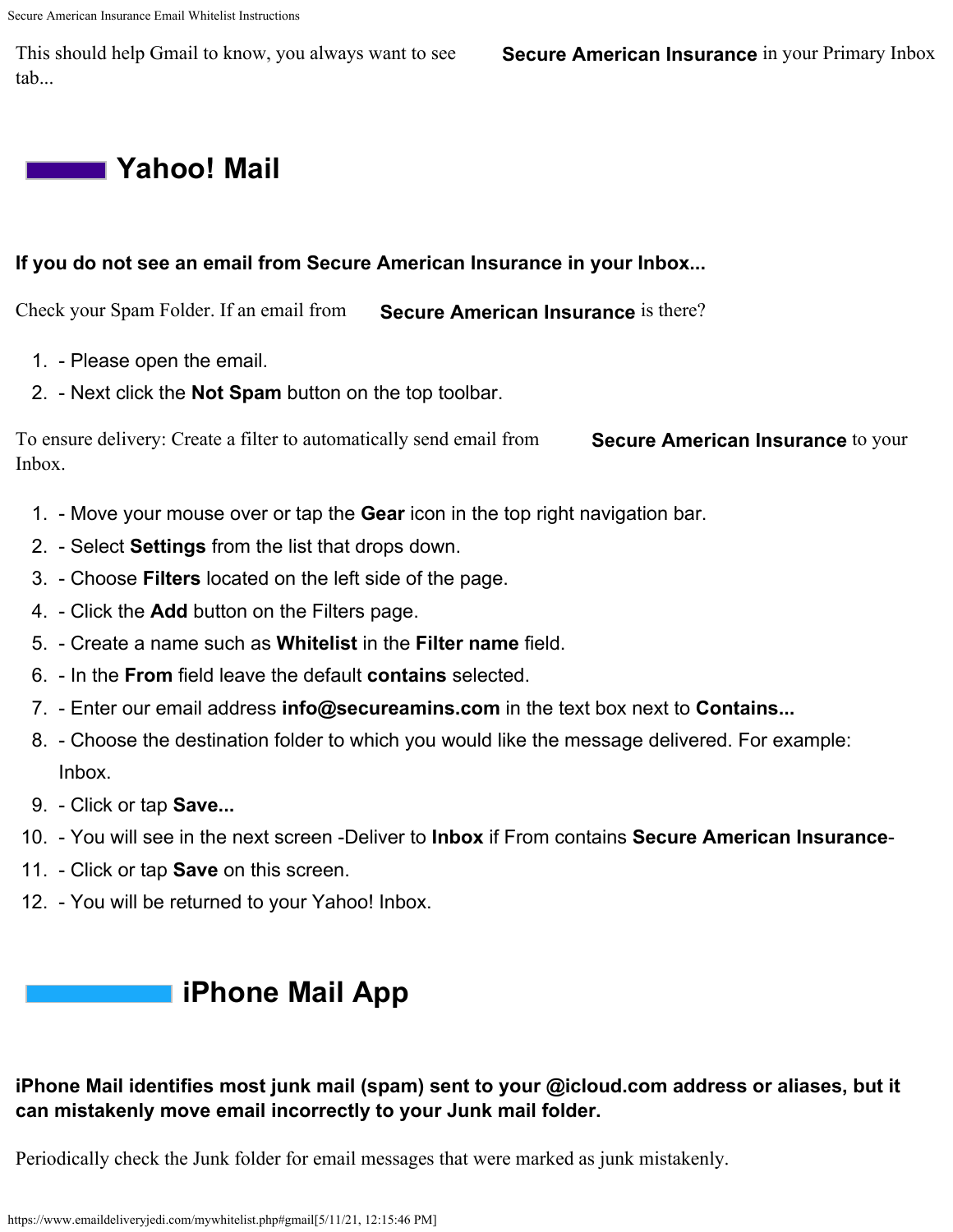To indicate that an email message from **Secure American Insurance** isn�t junk:

- 1. Open your Mail app and go to the Mailboxes screen
- 2. Scroll down to the folders area
- 3. Select the **Junk** folder.
- 4. Find the email from **Secure American Insurance** and slide it left to see options.
- 5. Tap the **More** button.
- 6. Tap the **Mark** button.
- 7. Tap the **Mark as Not Junk** button.

The message is moved to your Inbox. Subsequent email messages from **Secure American Insurance** will no longer be marked as junk.

By default, messages in the Junk folder are deleted after 30 days so be sure to check it often to whitelist relevant email.

# <span id="page-7-0"></span>**Outlook Mobile App**

### **Outlook's mobile app now offers a "Focused Inbox" for your important email**

- To add **Secure American Insurance** to your list of **Focused Inbox** on the Outlook App...

Please open the mobile Outlook app on your Android, Microsoft or iPhone:

Then open the email from **Secure American Insurance**:

- 1. Click the dropdown menu **contained to the team of your** on the top right of your Inbox.
- 2. On the menu displayed tap **Move to Focused Inbox**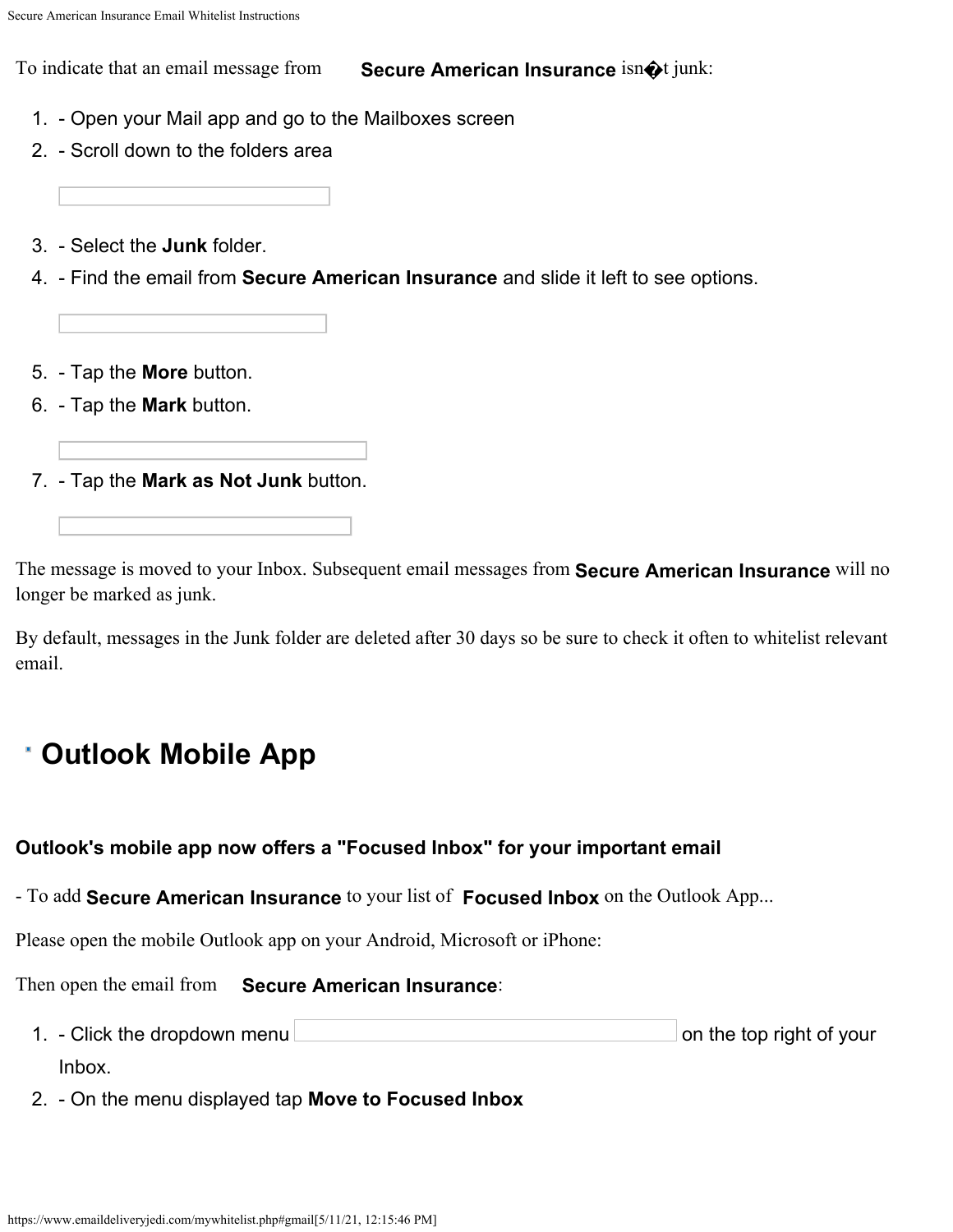3. - Select the **Move this and all future messages button**.

- 4. Tap **Move**
- 5. Now all future messages from **Secure American Insurance** will appear in your **Focused Inbox**

You can also remove unwanted emails from your **Focused Inbox** as well by repeating this process in your Focused tab.

## <span id="page-8-0"></span>**Outlook 2003, Outlook 2016 and Outlook Office 365**

### **To ensure you continue to receive important emails in Outlook Office:**

Please add **Secure American Insurance** to your list of "Safe senders" on Outlook:

- 1. Right click our email in your Inbox email list pane.
- 2. On the menu displayed move your mouse over or tap **Junk**
- 3. Click or tap on **Never block sender** in the menu that rolls out.
- 4. The resulting popup will say: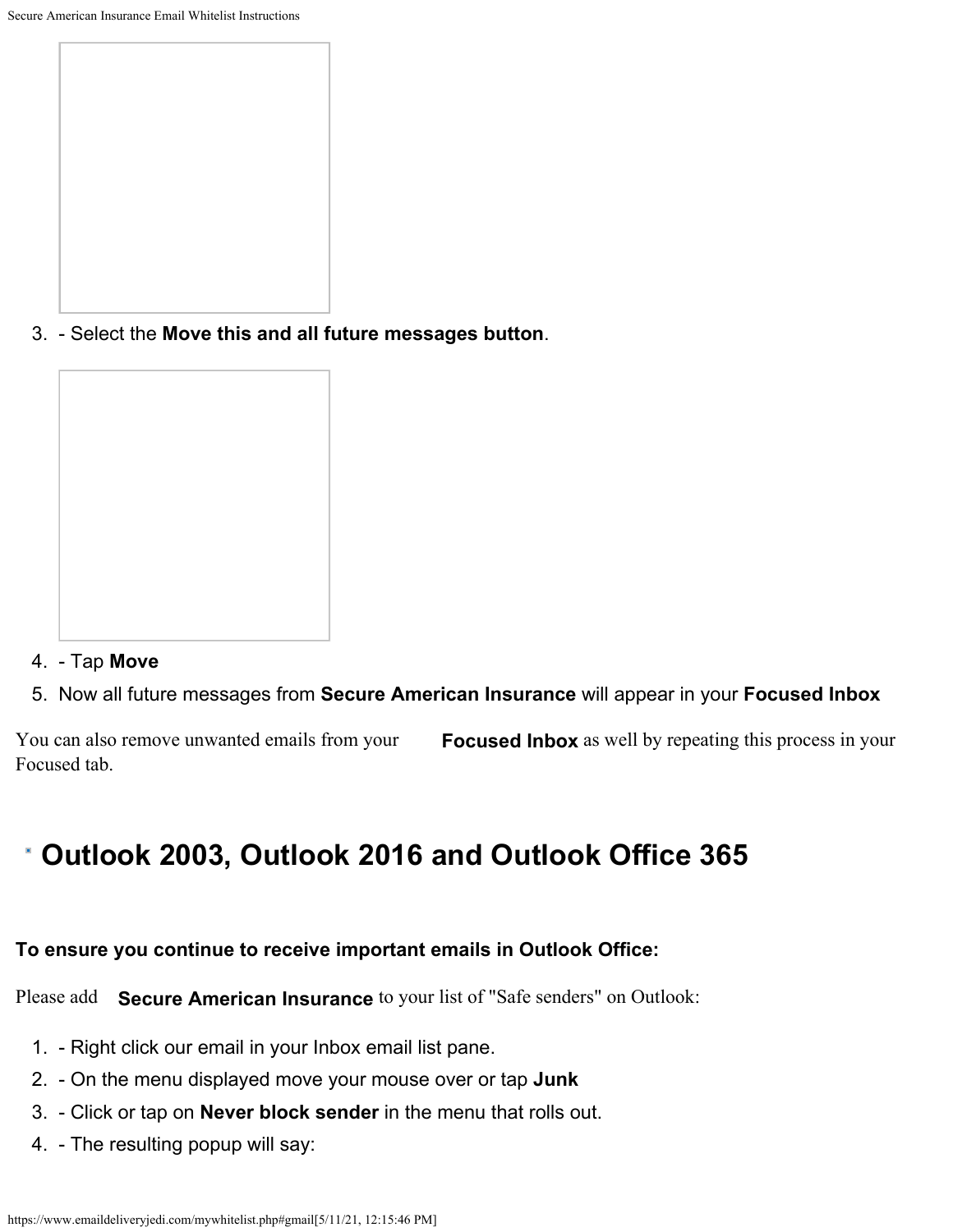- 5. "The sender of the selected message has been added to your Safe Senders List."
- 6. Click **OK**

#### **To add sender to address book:**

- 1. Open the email
- 2. Right click on the from address
- 3. Choose **Add to contacts** option

## <span id="page-9-0"></span>**Outlook.com**

#### **Previously "Hotmail", "Live", "Windows Live" and "MSN"...**

In the new Outlook.com you must click the **Wait it's safe** link if you find emails incorrectly identified as spam.

Entering the email contact in the address book or contacts no longer whitelists the sender.

To ensure messages from specific email addresses are not sent to your Junk Email folder, you can do one of two things:

- 1. Check the **Junk** folder. If you see the **Secure American Insurance** email in your Inbox
- 2. Open the email from **Secure American Insurance**...
- 3. Click the "Wait it's safe" link

#### **Mark Sender as "Wait it's safe!**

Secure American Insurance (info@secureamins.com) To: you@outlook.com

Microsoft SmartScreen marked this message as junk and we'll delete it after ten days. Wait, it's safe! | I'm not sure. Let me check

#### **Manually Add to Safe List**

- 1. Click gear the icon on the top right.
- 2. Select **Options** in the drop down list.
- 3. On the Options page under **Preventing junk email** click **Safe and blocked senders**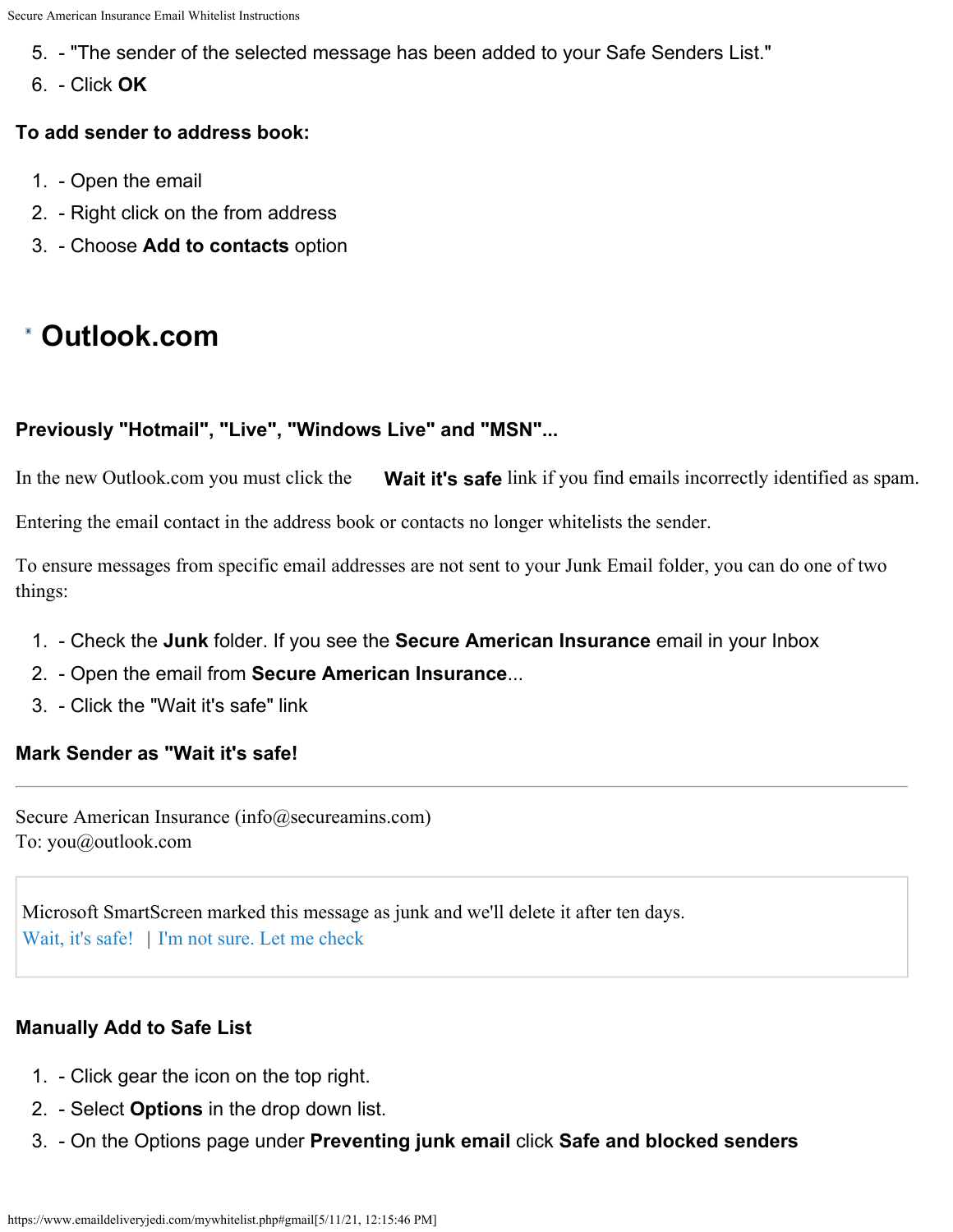- 4. Click the link **Safe senders** on the next page.
- 5. Enter the email address **info@secureamins.com** in the text box.
- 6. Click **Add to list**
- 7. **Secure American Insurance** will now be added to your list of **Safe senders**
- 8. Emails added to your **Safe senders** will not be delivered by mistake to your **Junk** folder.

## <span id="page-10-0"></span>**AOL Webmail**

#### **To ensure important emails get delivered to your AOL Inbox- Please complete these two steps...**

If you find **Secure American Insurance** in your spam folder:

- 1. Right click the email.
- 2. Click "Not spam" in the resulting list.

Add **info@secureamins.com** to your Address Book:

- 1. Open the email from **Secure American Insurance**
- 2. Click the **show details** link next to **Secure American Insurance** in the From field.
- 3. Move your mouse over or tap **info@secureamins.com** to show the menu.
- 4. Click or tap **Add contact** in the menu displayed.
- 5. Add **Secure American Insurance** to the name fields
- 6. Click **Add contact**

### **Next: Please Enable Images**

Images blocked Show images | Don't block this sender

- 1. By default AOL now blocks all images.
- 2. Open the email from **Secure American Insurance** please.
- 3. Click **Don't block this sender** please.
- 4. Now you will see our complete emails with no effort on your part...

Email from that Domain will now be delivered straight to your Inbox.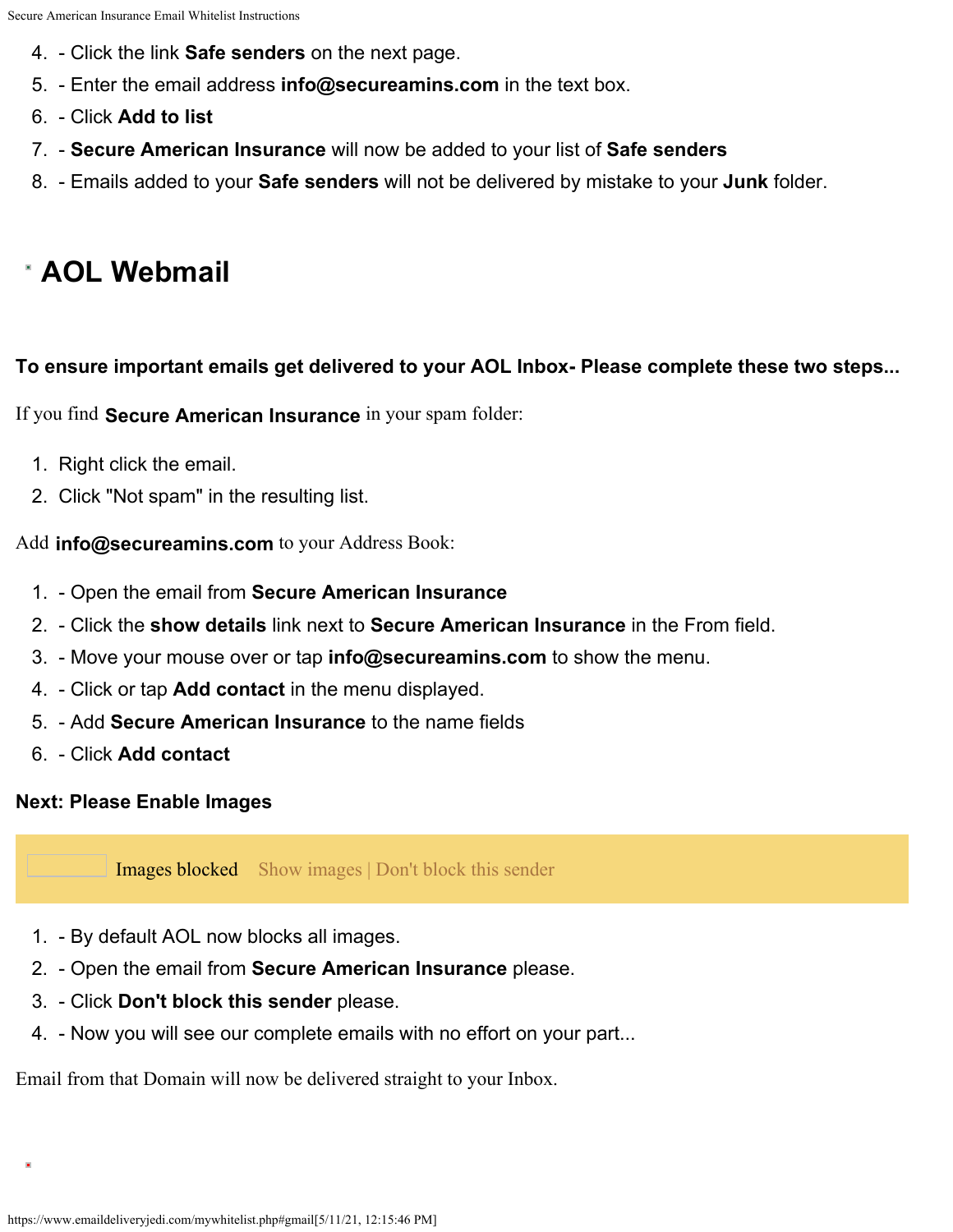## <span id="page-11-0"></span>**Comcast**

#### **Please log into your Xfinity account and select your Comcast webmail:**

- 1. Should you find an email from **Secure American Insurance** in your spam folder:
- 2. Open the email.
- 3. Click the  $\Box$  Spam (not spam) icon on the top toolbar.

Next please, add **Secure American Insurance** to your address book:

- 1. Please open the email from **Secure American Insurance**.
- 2. Click on the button at the top left of the email that says:

**info@secureamins.com + Add to Address Book**

- 3. That will open your edit contact screen.
- 4. Then click **Save** and you're all done.

## <span id="page-11-1"></span>**EarthLink**

### **If you are not receiving email at EarthLink, there are two actions you can take.**

- 1. Check **Suspect Email** folder
- 2. Add **Secure American Insurance** to your address book.

With EarthLink, if you have SpamBlocker turned on, suspect messages are automatically send to your Suspect Email folder if the Domain is not in your address book.

### **Suspect Email Folder:**

- 1. While in the **Suspect Email** folder, if you see **Secure American Insurance**...
- 2. Select the **Move to Inbox and Add Contact** option from the drop down menu.
- 3. This will add **info@secureamins.com** to your Address Book for future email delivery assurance.

### **Address Book Inclusion:**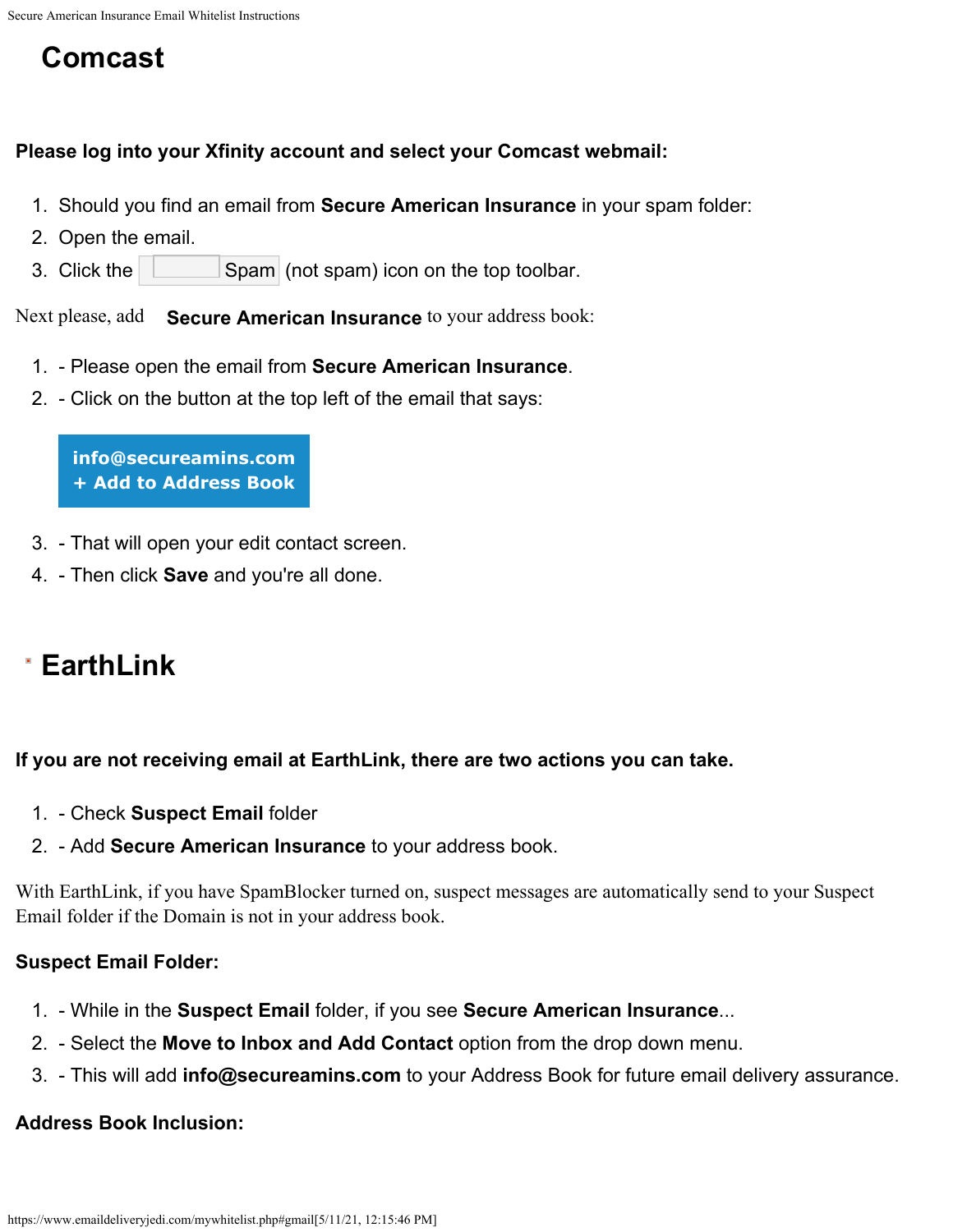- 1. Open the email.
- 2. Click Add to Address Book in the email header.
- 3. Use the Address Book Editor to verify the sender's contact details and click save.
- 4. Fill in **info@secureamins.com** as the email address of the sender.
- 5. Any mail sent with the same Domain (right of the @ sign) will now be delivered to your Inbox.

## <span id="page-12-0"></span>**AT&T**

### **AT&T no longer maintains their own inbox.**

Instead you can find your AT&T emails at Att.Yahoo.com

Please follow the Yahoo instructions for whitelisting an ATT.net email address.

Click or Tap here, to scroll to the **[Yahoo instructions...](#page-6-1)**

## <span id="page-12-1"></span>**Mozilla Thunderbird**

### **Please open your Thunderbird email client:**

If an email from **Secure American Insurance** appears in your Junk Folder:

Please mark that message as **Not Junk**.

Next, please add **Secure American Insurance** to your Address Book:

- 1. Click the **Address Book** button.
- 2. Make sure the **Personal Address Book** is highlighted.
- 3. Click the **New Contact** button.
- 4. Under the **Contact tab**, copy and paste the "From" address, **info@secureamins.com** into the email text box.
- 5. Click **OK**.

# *Security Software*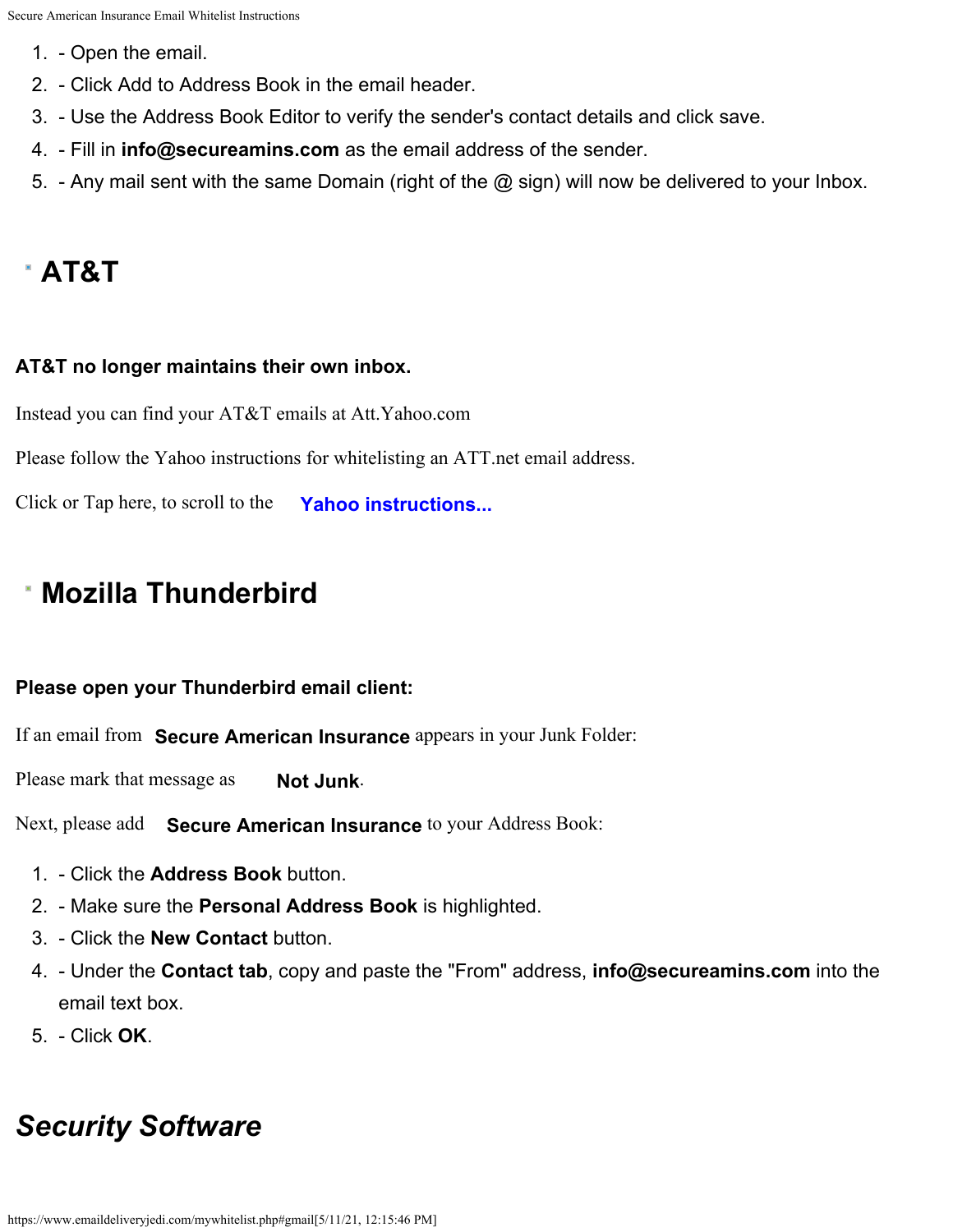# <span id="page-13-0"></span>**Norton AntiSpam**

This problem may occur if **info@secureamins.com** is accidentally added to the Blocked List.

To remove the **info@secureamins.com** from the Blocked List:

- 1. Start your Norton product.
- 2. Click Settings.
- 3. Depending on your Norton product, do one of the following:

### **For Norton 360:**

- 1. In the Settings window, under Detailed Settings, click AntiSpam.
- 2. On the Filter tab, next to Blocked List, click Configure.

### **For Norton Internet Security:**

- 1. In the Settings window, on the Network tab, click Message Protection.
- 2. Under AntiSpam, next to Blocked List, click Configure.
- 3. In the Blocked List window, select the item that you want to remove, and then click Remove.
- 4. Click Apply, and then click OK.
- 5. If you do not find **info@secureamins.com** in the Blocked list, go to next step.

### **To add info@secureamins.com to the Allowed List:**

- 1. Start your Norton product.
- 2. Click Settings.
- 3. Depending on your Norton product, do one of the following:

### **For Norton 360:**

In the Settings window, under Detailed Settings, click AntiSpam.

On the Filter tab, next to Allowed List, click Configure.

### **For Norton Internet Security:**

- 1. In the Settings window, on the Network tab, click Message Protection.
- 2. Under AntiSpam, next to Allowed List, click Configure.
- 3. In the Allowed List window, click Add.
- 4. In the Add Email Address window, from the Address Type drop-down, select the address type.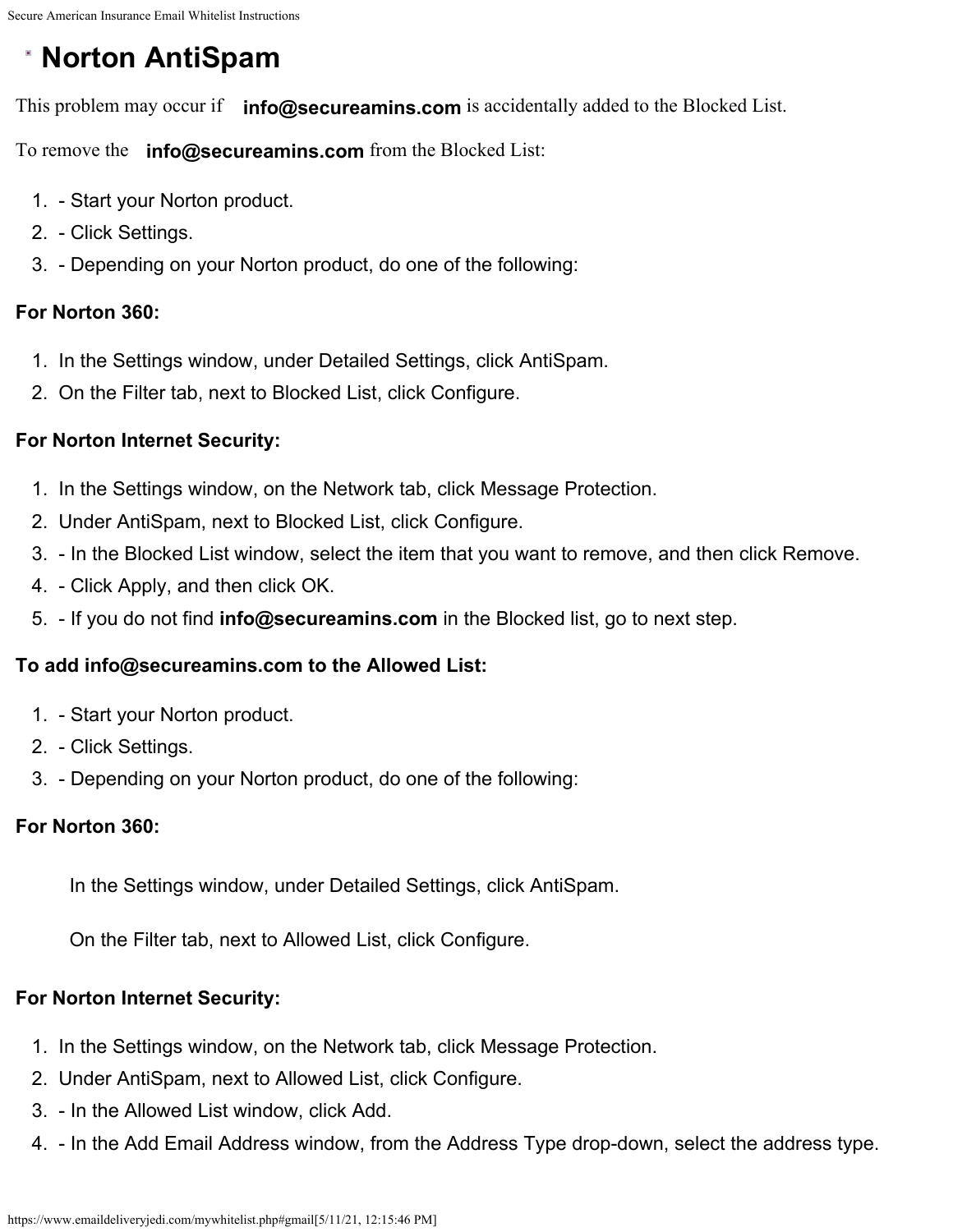- 5. Add **info@secureamins.com**, and then click OK.
- 6. In the Allowed List window, click Apply, and then click OK.

# <span id="page-14-0"></span>**McAfee Products**

While McAfee has removed spam protection in the latest Anti-Virus software- You may still have a version that offers spam filtering.

- 1. In order to add **Secure American Insurance** to the friends whitelist, please open McAfee and click on **Web & Email Protection**.
- 2. Then click on **Anti-Spam**

There you can see various settings. You can change the spam protection level, change filter settings, etc.

- 3. Click on **Friends list**
- 4. Please add **info@secureamins.com** to your "Friends List" to always allow emails from **Secure American Insurance**.

# <span id="page-14-1"></span>**Trend Micro**

### **If you received an email message from Secure American Insurance that was incorrectly moved to the Spam Mail folder by the Anti-Spam Toolbar you can prevent this from occurring in the future**

The Anti-Spam Toolbar detects spam by looking for certain keywords in the email's subject or body. Occasionally, it may detect what you consider legitimate email as spam.

### **To prevent this from occurring you can do either of the following:**

- 1. Add the **Secure American Insurance** to the list of Approved Senders.
- 2. Decrease the Spam Email Filter Strength.

**Note:** You can also select the email and click Not Spam to report it to Trend Micro. However, this feature serves only as a reference to their spam database, and it may not have an effect on how the toolbar detects spam.

Add the sender to the list of Approved Senders: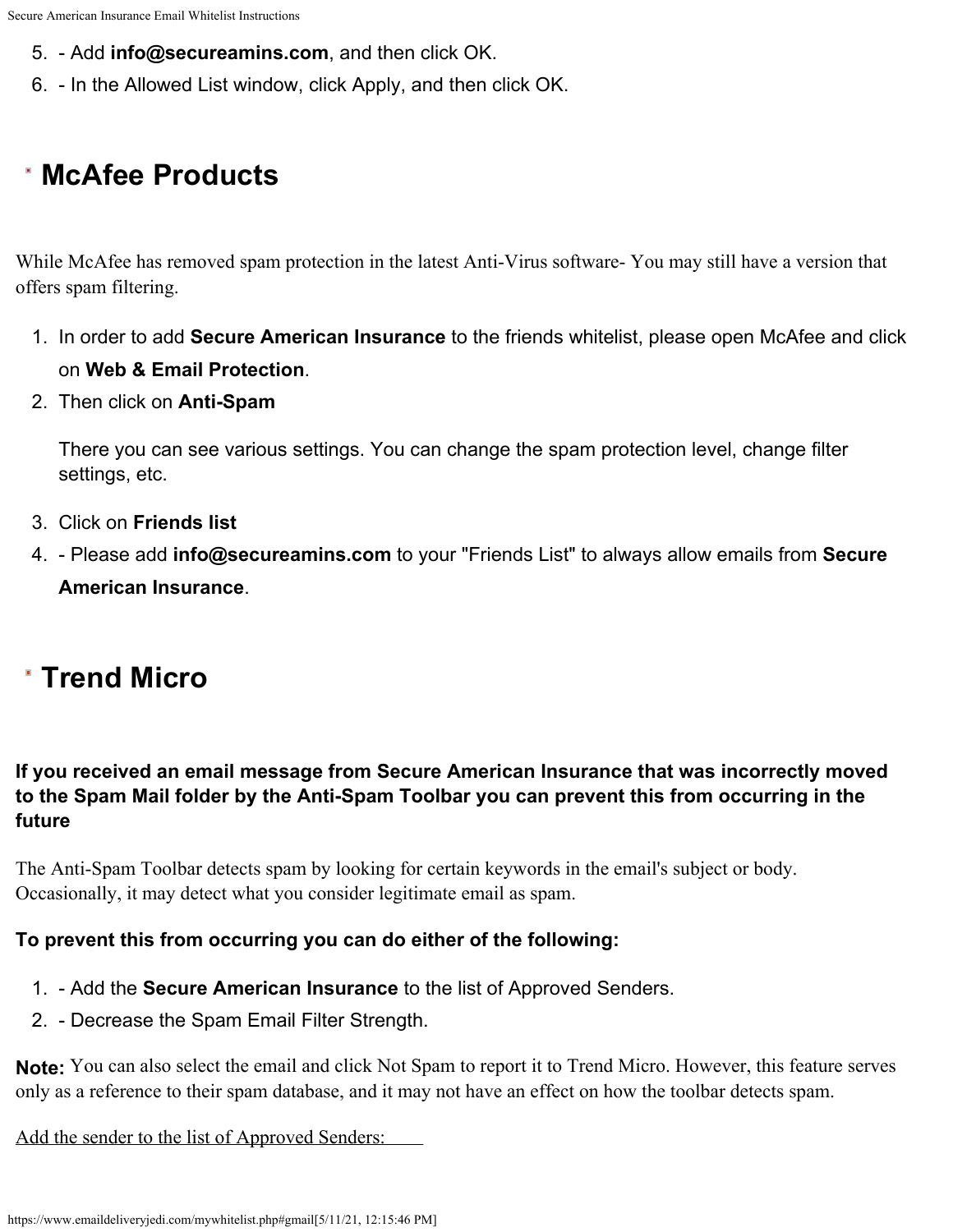- 1. Open Microsoft Outlook.
- 2. Click the Spam Mail folder then select the legitimate email detected as spam.
- 3. Click **Approve Sender** on the toolbar.
- 4. Click **Yes** when the confirmation message appears.

Decrease the Spam Email Filter Strength:

- 1. Open Microsoft Outlook.
- 2. Click Trend Micro Anti-Spam then click Settings.
- 3. On the Spam Filter tab, move the slider bar to select a lower filter strength.
- 4. Click OK to save your settings.

## **Spam Filters**

## <span id="page-15-0"></span>**Cloudmark SpamNet**

**Cloudmark filters email based on content footprints. To assure our email has not been misidentified as spam:**

- 1. Select Cloudmark | Options... from the Cloudmark SpamNet toolbar in Outlook.
- 2. Click Advanced.
- 3. Go to the Whitelist tab.
- 4. Click the Add button.
- 5. Type: **info@secureamins.com**
- 6. Click OK.
- 7. Click OK.
- 8. Click Yes.
- 9. Click OK.

## <span id="page-15-1"></span>**SaneBox**

Sanebox is not a filter, but a filtering system trained by you.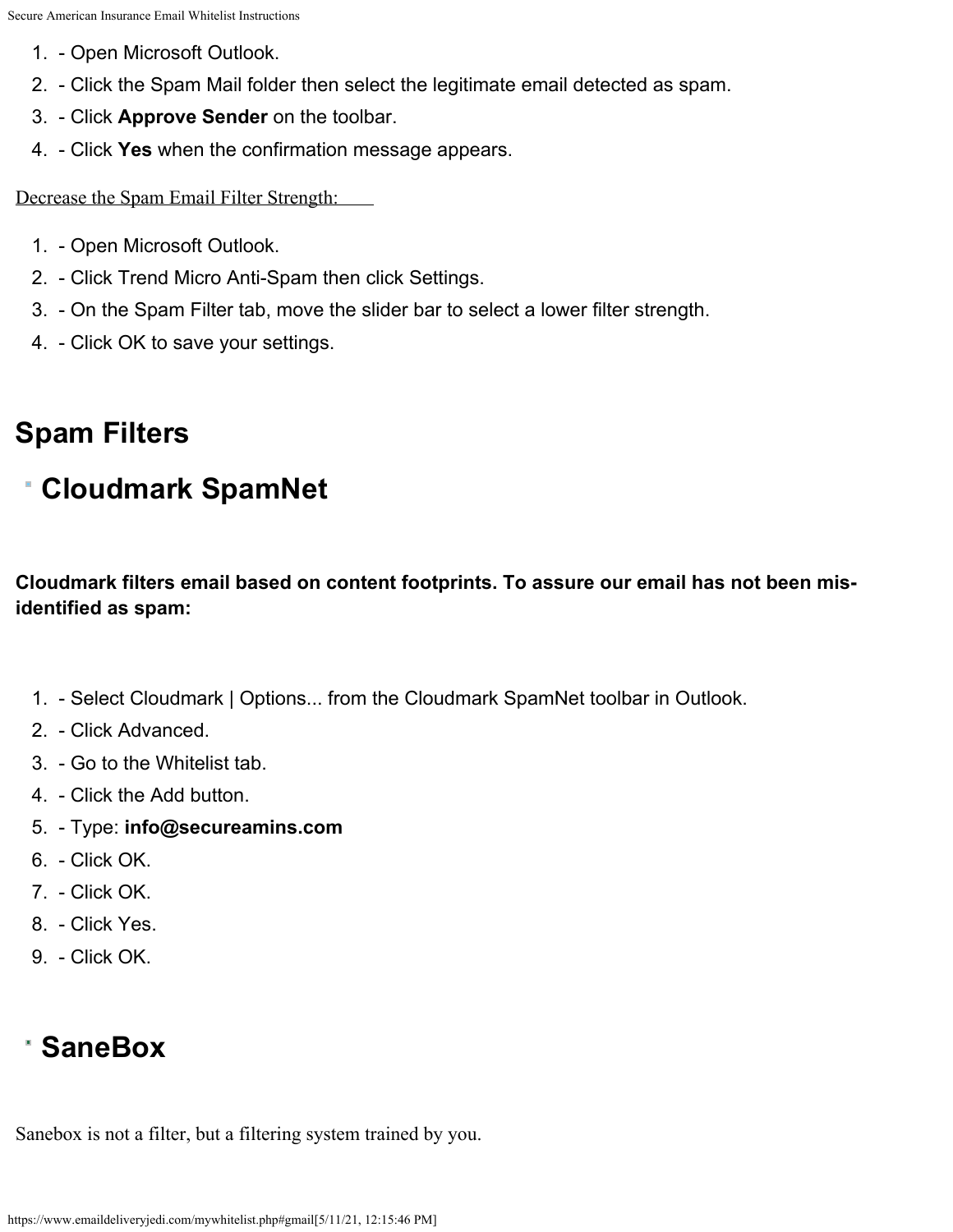- 1. Open your Webmail or Gmail where you use SaneBox.
- 2. Open your @SaneLater folder.
- 3. If you find an email from **Secure American Insurance** or an email from **info@secureamins.com** in @SaneLater...
- 4. Please drag my email to your Inbox folder.
- 5. By doing this you will always get our great content in your Inbox from now on!

# <span id="page-16-1"></span>**Spam Assassin**

### **Spam Assassin is usually administered by your server admin. Please contact your admin and request that he or she:**

- 1. Add the following entry to your user\_prefs file, which is found in the .spamassassin subdirectory on your web/mail server
- 2. **whitelist\_from info@secureamins.com**
- 3. Save the user prefs file or move the updated copy to your .spamassassin subdirectory.

## <span id="page-16-0"></span>**Barracuda Networks**

**Occasionally, Barracuda Spam Firewall will mark a legitimate message as spam. There are two methods to whitelist email senders.**

### **Whitelist Quarantined Senders:**

- 1. Open your email client. Barracuda should send you a summary each day listing quarantined items. Choose the most recent Barracuda email message.
- 2. Locate the email from **Secure American Insurance** and the sender email address **info@secureamins.com** that you do not want quarantined in the future. Click on the word "Whitelist," which is in green print to the right of the email title. This will open your list in a web browser.
- 3. Click the box to the left of the email that you would like to whitelist. At the top of the page, click "Whitelist." Barracuda will not block or quarantine the sender whose email address appears on the whitelist.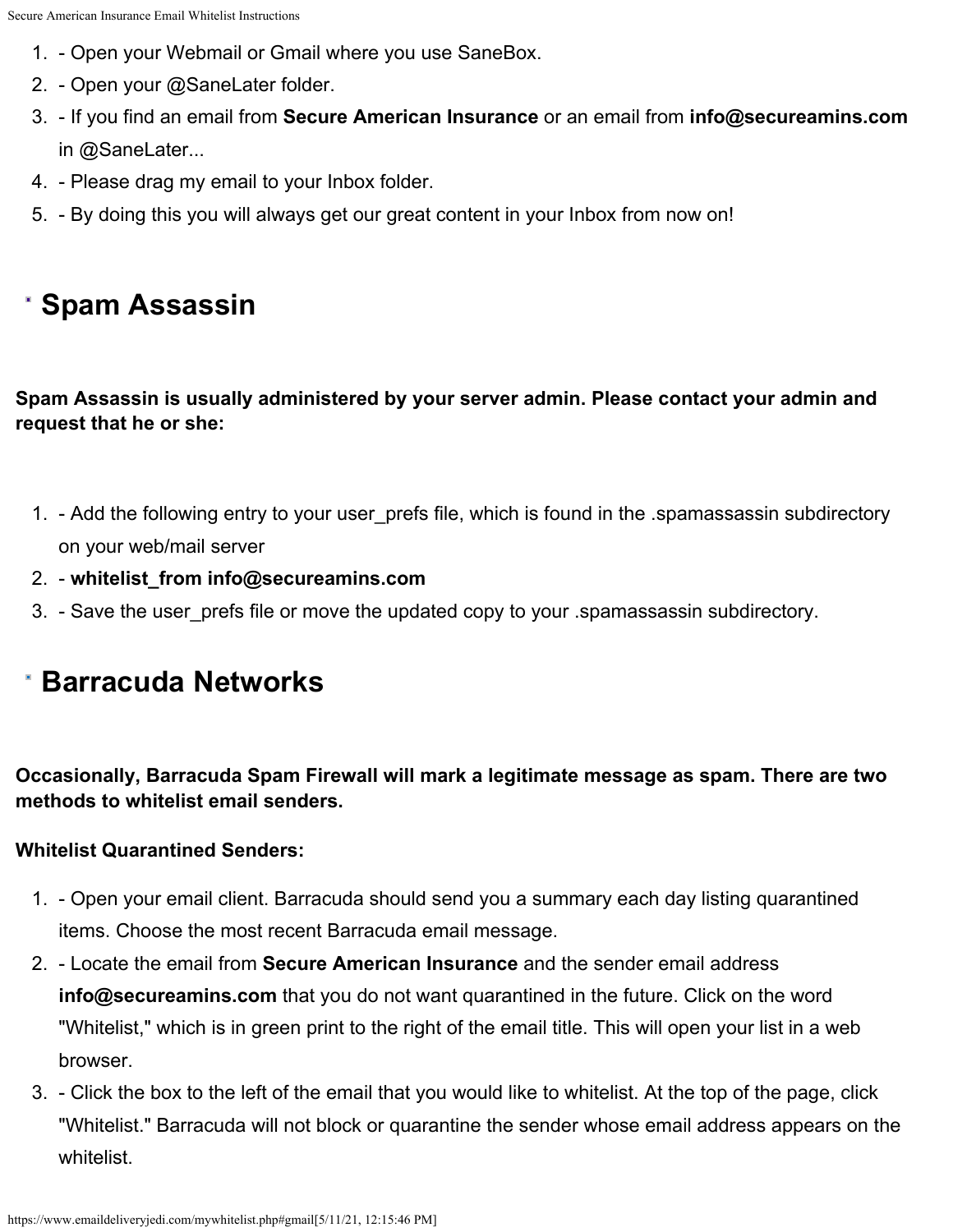### **Whitelist Senders and Domains:**

- 1. Open your web browser. Navigate to your company's Barracuda firewall homepage.
- 2. Click on the **Block/Accept** tab.
- 3. Choose "Sender Domain Block/Accept." Enter the Domain name from **info@secureamins.com** to whitelist. For example, you can enter aol.com to allow all AOL addresses.
- 4. You may enter a comment to remind you why you allowed this Domain. Click "Add."
- 5. Click your mouse on the "Email Sender Block/Accept" tab. Enter the email address of an individual sender that you want to whitelist, such as "**info@secureamins.com**"
- 6. Include a comment. Click "Add." In the future, Barracuda will not block emails from this sender.

# <span id="page-17-0"></span>*Most Used Spam Filters*

# **SPAMfighter**

Highlight the email from **Secure American Insurance** with the email address **info@secureamins.com** to Whitelist.

Click "More" in the SPAMfighter Toolbar and select "Whitelist".

Here you can choose if you want to Whitelist the email address **info@secureamins.com** or the whole Domain.

To be sure that all emails from people in your Outlook contacts get through to you, you can import and Whitelist them.

### **To do this, follow these steps:**

- 1. Click "More" in the SPAMfighter toolbar.
- 2. Then "Options"
- 3. Then "Filter settings"
- 4. Then "Blacklists & Whitelists"
- 5. Then "Whitelist email address"
- 6. Then "Import".
- 7. Select your 'Address Book' and click on "Check all"
- 8. Click "Add"
- 9. Click "Apply"

If you get a pop-up box offering you to upgrade to SPAMfighter Pro, it is because you have exceeded the limit of 100 addresses. You can fix this by buying SPAMfighter Pro or by deleting some of the addresses in your